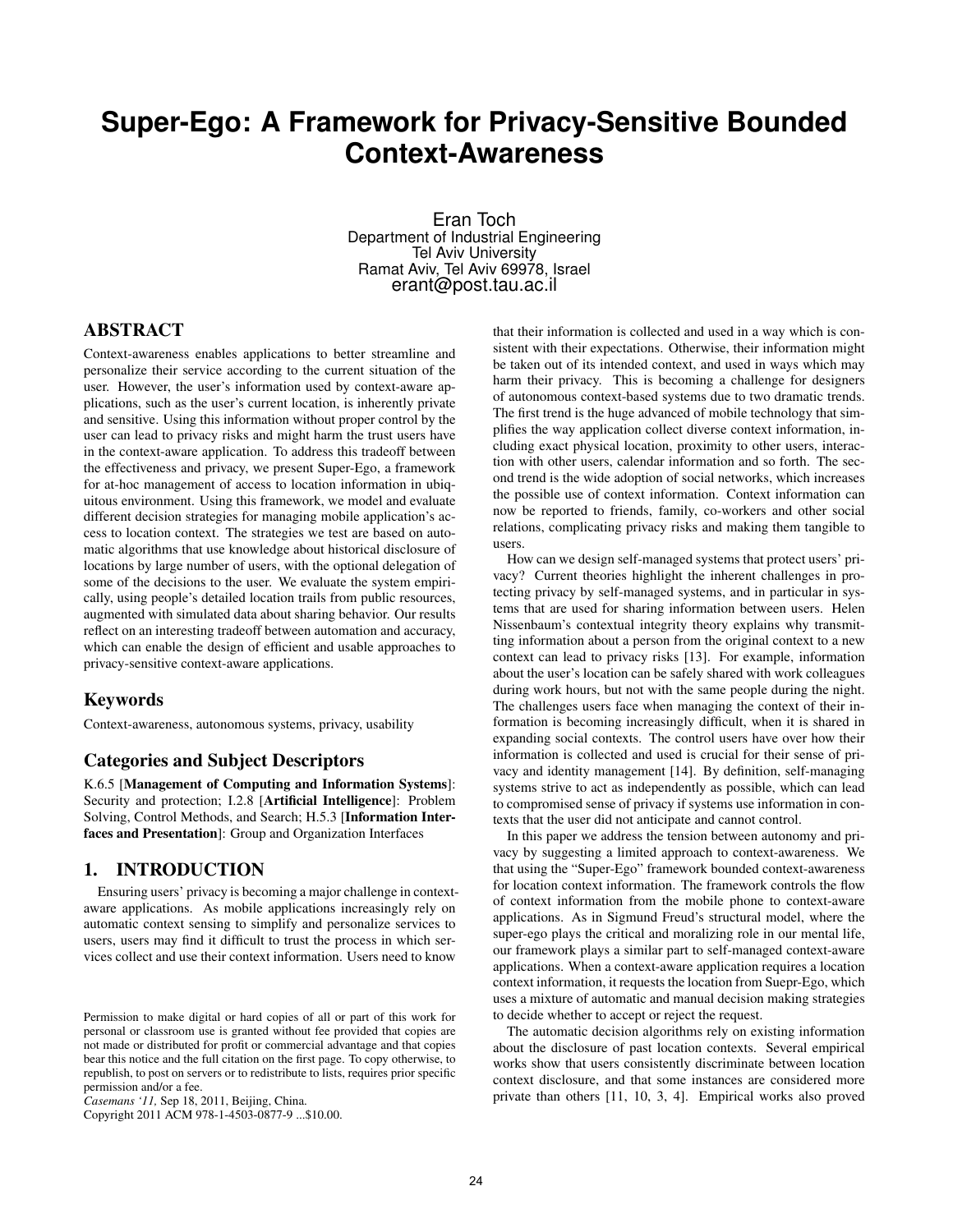that there is strong commonality between different users when it comes to decisions regarding location disclosure [2, 16]. Given a set of location disclosure decisions by the general population, Super-Ego determines whether a decision can be decided automatically, or should be decided by the user. For example, let us imagine a location-based dating service that uses the location of the user when other users wish to see if there are possible romantic partners nearby. The dating application, which is installed on the user's smart-phone, would request the location from the Super-Ego framework. The framework would learn whether the decisions of the general population and would either provide the current location to the application, deny it, or let the user decided if no confident decision can be made automatically. For isntance, if the user is currently sitting in a coffee shop, a place with high probability of being shared, then the framework would release it automatically. On the other hand, if the user is currently at home, Super-Ego would delegate the decision to the user.

Super-Ego defines quantitatively the boundaries of self-manageability with respect to the desired accuracy of the decision process and the required user involvement. We use the framework to develop and evaluate a model for location context disclosure using measures from information retrieval and human-computer interaction. We develop an evaluation methodology that takes into account the accuracy of our the decision strategy and the level of automation the strategy provides. We evaluate our approach using actual location data of 21 users collected over a 2 month period, made available by Microsoft Research [6]. The data is enhanced with simulated sharing preferences that mimic reported location sharing behavior in several research papers [16]. Our results show that semimanual strategies exhibit an optimal accuracy/automation balance when both of these parameters are considered as significant.

To summarize, the contributions of the papers are threefold: we propose an architecture for privacy-sensitive context-aware computing, we develop models for location context management based on historical disclosure preferences, and we analyze the properties of these models with respect to accuracy, automation and overall efficiency.

# 2. PRIVACY AND CONTEXT-AWARENESS

In existing mobile operating systems, controlling location context collection is very limited. In the Google Android operating system, mobile applications request permission for accessing operating system resources, including context information such as exact location in different levels of granularity [1]. When the user installs a new application, the list of requested permissions is presented, and the user can choose to accept or reject the installation. In the Apple iOS operating system, deployed on iPhones, at the first time that the application requests the location, the system presents a modal dialog that asks the user whether to provide the location. If the answer is positive, the location is released to the application, and the user's decision is set as default for that particular application. In both operating systems, and in most mobile operating systems in general, location disclosure decisions are done at the application level, either allowing the application full access to all future locations or to none.

In these "all or nothing" approaches to location context utilization, users cannot differentiate between private locations, which they do now wish to disclose, and locations they do wish to disclose. However, empirical evidence shows that users have detailed preferences regarding disclosure of specific locations. The willingness of users to share their location depends the specific identity of the person receiving the location [3], the activity of the user in the location [10], the time and place [4], and the properties of the

location, e.g., the variety of people that visits the location [16]. Therefore, we believe that frameworks for managing location context information should be able to provide users with fine-grained and usable control over individual locations.

Context-aware applications use context information about the state of people, places, and objects relevant to users and their activities to adapt the applications' behavior [8]. As information about the state of the users is inherently private, the tension between privacy and context-awareness is an ever challenging research question [?]. It has been addressed by using technologies such as rulebased policies [9, 4], conflict specification with automatic resolving [17], and setting context roles for expected contexts [7]. Location obfuscation was also suggested to be used to restrict context awareness, by limiting the level of detail given about a location [?]. Our work complements these research efforts by developing a contextaware framework that manages disclosure of location context data. The work takes a different approach, relying on at-hoc decision making regarding the disclosure of the location, on the basis of historical sharing data from the general population with optional interference by the user.

# 3. THE SUPER-EGO FRAMEWORK

In this section we explain in details how Super-Ego implements fine-grained automatic location context control. We explain how the framework is embedded within contemporary mobile operating systems and explain the concept of decision strategies and the research questions they pose.

## 3.1 Architecture

The framework we present offers a simple architecture that insures privacy-sensitive context-awareness. Current mobile operating systems provide an API (Application Programming Interface) that is used by mobile application to access context information and other operating system resources. The Super-Ego framework is positioned between the original operating system API and the mobile application. In our approach, mobile applications access context using the framework, which decides whether to grant access to the context information. As Figure 1 depicts, when a mobile application request a context information from the operating system API, the request first go to the Super-Ego framework, that decides whether to release the context information. If the request is granted, then the mobile application can function on the context. Otherwise, the mobile application should be able to handle the rejection in a user-friendly way.

Decisions on whether to release the context information are based on a context model that is maintained by the framework. The context model includes the set of earlier locations requested from the mobile operating system API, as well as historical knowledge of the disclosure decisions regarding the current location by the current user and by all other users of Super-Ego. The general knowledge is kept in a centralized server, and contains information about the ratio in which the current location was disclosed by Super-Ego users. For the sake of privacy, the actual decisions of individual users are not stored.

The heart of the framework is a decision engine that computes the response to the location requests. The response regarding a particular location request can be one of three outcomes: disclose - to accept the request, deny - to reject the request, or manual - to let the user decide. If the response is disclosed, then the location is returned to the mobile application. If the response is to deny the request, then the function throws an exception that the calling application need to handle. If the response is manual, then the user is presented with a user interface that asks whether to release the lo-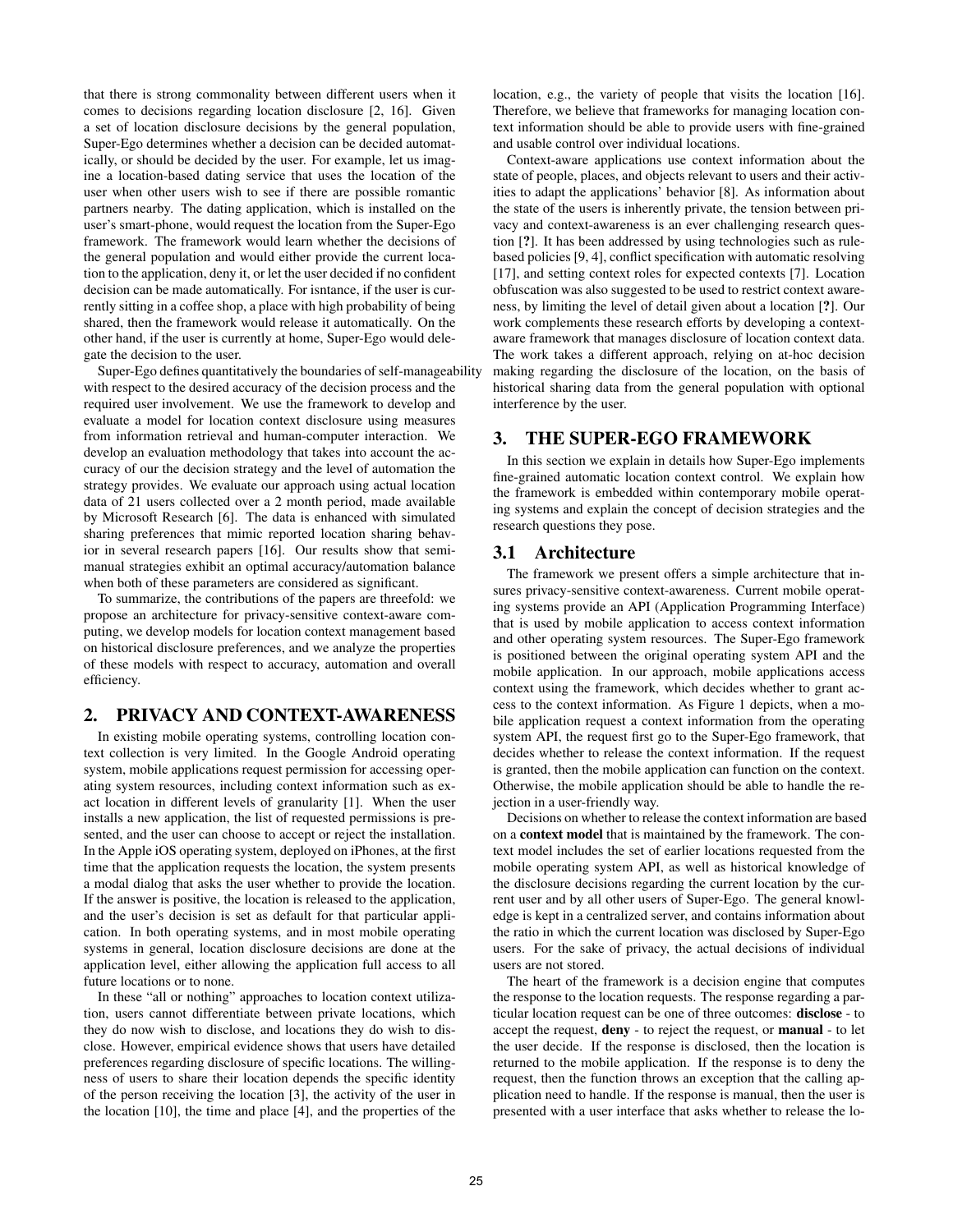

Figure 1: The architecture of the Super-Ego framework. Super-Ego is embedded within the mobile operating system (e.g., Android, iOS, or Windows Mobile 7.) A context-aware mobile application is the client of Super-Ego, and accesses it when a location context is required. The Super-Ego framework uses two external resources when deciding on location disclosure: data about historical context information and the user herself.

cation to the current application. From this point, Super-Ego would implement whatever the user had decided.

Super-Ego was designed to adhere to privacy-by-architecture principles, promising that mobile applications cannot achieve undesired context information due to malicious or buggy infrastructure. Therefore, in our theoretical architecture, Super-Ego is embedded within the operating system, and used as the sole methods for accessing location contexts by applications. Super-Ego exhibits several other properties:

- 1. Variable manual control: allowing manual intervention and decision in certain cases, when the certainty of automatic decision is low.
- 2. General and historical knowledge: basing the context release decisions on past history and global context models, due to evidence showing strong diversion to the mean when it comes to information sharing preferences.
- 3. Configurable automation: Super-Ego can be configured to require different levels of user involvement.

Super-Ego was implemented on Android 2.3 mobile operating system. While not impossible, embedding the framework within the operating system takes great effort, and therefore it was implemented as a Java library that can be used in mobile applications that requires access to location context. The library wraps most of the native location API and provide access to them through a set of methods that first call the decision engine.

## 3.2 Decision Strategies

The main focus of our work is to develop and evaluate different strategies for deciding the release of location context information to mobile applications. We are interested in an open framework that can exhibit different strategies for both engineering and research standpoints. From the engineering standpoint, allowing configurable strategies can be used to personalized specific strategies to specific users or applications. From the research standpoint, configurable strategies make it easier to formally model decision algorithms and to systematically evaluate them.

While strategies can be very complex, in this work we focus on simple strategies that can be configured using a simple set of parameters. The simplicity of the strategies described in this paper allows us to compare them in a straightforward manner, revealing relations between the strategy performance and its specification. A strategy is basically specified using two parameters: manual threshold and disclose threshold. Below the manual threshold, the decision engine would deny the request. Above the manual threshold and below the disclose threshold, the engine would send the request to manual intervention, and above the disclose threshold, the engine would disclose the location. Strategies differ by the two parameters, as well as by methods for dynamically setting the disclose threshold.

The use of strategies in a framework that allows both manual and automatic decision making, raises several questions which are critical to the understanding of using privacy-sensitive context-awareness frameworks. Specifically, we are interested in evaluating the amount of manual intervention required in a specific strategy, and its impact on the accuracy of the decision engine. We ask several research questions, which are answered in Section 5.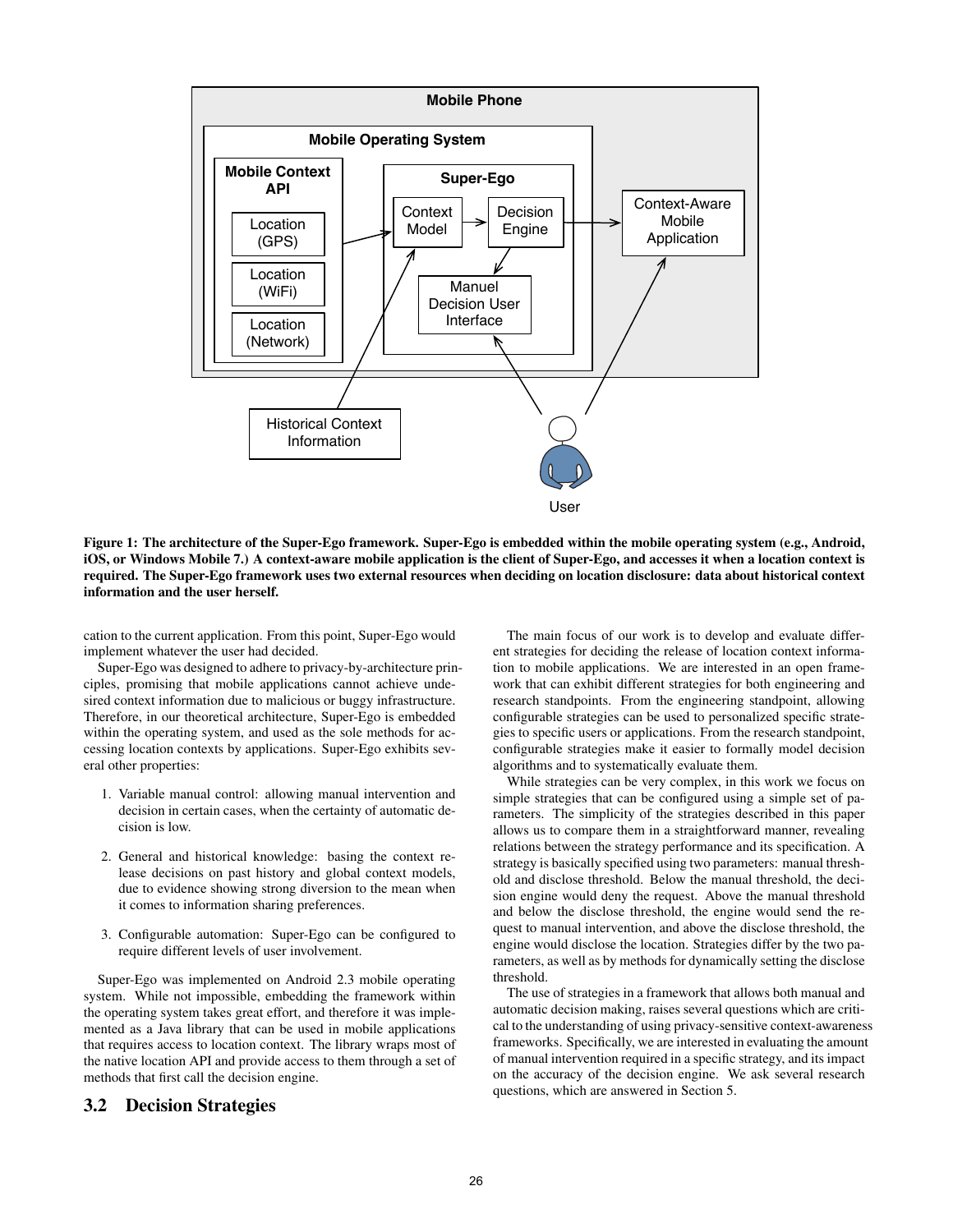- 1. What is the effectiveness of using general historical information about location disclosure decisions?
- 2. What is the impact of manual decision delegation on the automation, accuracy and overall performance of decision strategies?

#### 3.3 Model for Bounded Awareness

Decisions in Super-Ego are taken for each instance of location context requested by a mobile application. At each request, the decision engine operates on a given location context,  $l_k$ . Each location is basically a pair of longitude/latitude coordinate. In order to perform a decision, the decision engine uses a context model, M, which documents the privacy preferences for all known locations from all known users of the framework. Prior decisions are represented by the ration,  $r \in [0, 1]$ , the average of the scores for sharing the location and  $sd(r)$ , a number that represents the standard deviation of that ratio. For example, if a location  $l_k$  was considered by sharing by  $n$  users, each of them giving a score between 0 to 1 for comfort in sharing the location, then  $r$ (ratio) is the mean of those scores and  $sd(r)$  is the standard deviations of the scores.

We define the context model as a mapping function  $\mathcal{M}: L \to$  $r \times sd(r)$  that assigns a disclosure ratio and standard deviation to each recorded location. We identify locations using an approximation of 25 meters, so when the decision engine judges a location  $l_k$ , we look at all locations  $\mathcal{M}(l_k) = \{l_i \in dom\mathcal{M}|dis(l_i, l_k)$  $25m$ . We then look at the average of ratios and standard deviations for all locations in  $\mathcal{M}(l_k)$ .

The decision engine computes a decision based on a decision strategy, a construct that is used to configure the decision algorithm and to set the extent of manual intervention the decision algorithm will yield. As depicted in Figure 2, we represent the strategy as a set of two threshold values  $t_{manual}$  and  $t_{disclose}$  on the range of the ratio $[0, 1]$ . We define the decision engine as a function that takes a set of three elements: a context  $l_k$ , a context model  $M$  and a strategy  $S$  and returns a decision:

 $F: l_k \times \mathcal{M} \times \mathcal{S} \rightarrow \{disclose, deny, manual\}$ 

The outcome of the function is set by a straightforward algorithm:

$$
F(l_k, \mathcal{M}, \mathcal{S}) = \begin{cases} \text{disclose} & r > t_{\text{disclose}} \\ \text{manual} & t_{\text{manual}} > r > t_{\text{disclose}} \\ \text{deny} & r < t_{\text{manual}} \end{cases}
$$

Let us exemplify the way the model of the decision engine works using the following scenario. A mobile application requests the location of the user,  $l_i$ . The historical ratio for that location is:  $r = 0.9$  with standard deviation of  $sd(r) = 0.081$ . If the historical ratio is lower than  $t_{manual}$ , the location is disclosed, if the ratio is between  $t_{manual}$  and  $t_{disclose}$ , then the user is asked to weigh in on the decision, and if the ratio is higher than  $t_{disclose}$ then the location is disclosed without any user intervention. For example, if  $t_{disclose} = 0.8$ , then the location will be disclosed. Setting the thresholds can yield dramatically different behavior, as we exemplify in Figure 2. If the strategy is set as:  $S = \{t_{manual} =$  $0, t_{disclose} = 1$  then the decision engine is fully manual, as all ratios will be above the manual threshold and below the disclose threshold. In that case, the outcome of our example scenario is manual. If the strategy is set as:  $S = \{t_{manual} = 0.5, t_{disclose} =$ 0.5} then the decision is fully automated as all ratio values will be either smaller than  $t_{manual}$  or higher than  $t_{disclose}$ . In a semimanual strategy, the threshold values will be set up is some distinctive way that would reflect the desired amount and nature of user intervention.



Figure 2: A depiction of four strategies: fully manual, fully automatic, semi-manual with constant threshold and semimanual with variable threshold. Each strategy is specified using two threshold values:  $t_{manual}$  and  $t_{disclose}$ , which are used to judge location requests according to the ratio of historical decisions for the given location. In the diagram, each strategy is displayed with the thresholds visibly located where their values are set for that strategy. In the last strategy, semi-manual with variable threshold, the arrow between the threshold depict the fact that  $t_{disclose}$  is set dynamically according to the standard deviation of the historical location data from the context model.

## 4. EVALUATION METHODOLOGY

In this section, we explain our empirical framework for assessing decision strategies. We first define measures for strategy assessment, and then follow by providing a detailed explanation about our experimental testbed.

#### 4.1 Measures for Estimating Strategies

In order to measure the performance of decision strategies, we define a methodology that focuses on two aspects: accuracy and automation. This methodology will enable us to compare strategies and simulate how different strategies would impact the user interaction and the overall behavior of the system. The performance measure is a combination of these two aspects of a strategy. If a decision engine involves the user in every decision, it might get perfect results, but would compromise the usability of the application through excessive user burden. On the other hand, if an engine requires no manual intervention, its accuracy might be mediocre. The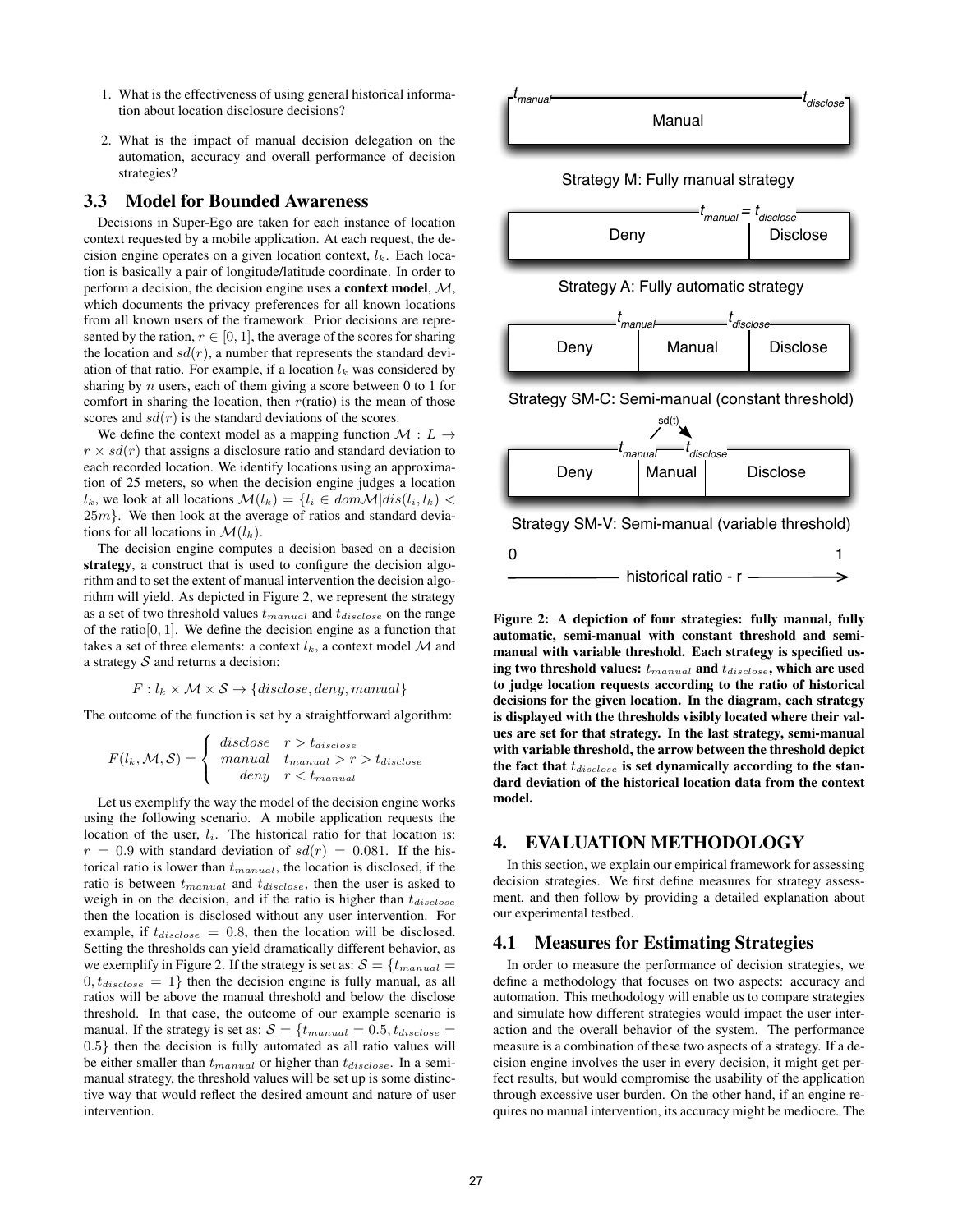objective of our evaluation methodology is to enable us to characterize how well a strategy fits in this tradeoff between accuracy and automation, and help us identify good strategies that balance these two important aspects.



Figure 3: The density of the historical ratio for all simulated location context. The ratio has local peaks on the extreme values of the scale (1-2 and 10), and on values which are slightly above the average (6-8.)

We assume that we run a decision engine  $F$  on an identical set of locations  $L = \{l_1, l_2, \dots, l_n\}$  and an identical context model M. Every request which is decided upon by the decision engine, can turn out to be a positive decision (disclose) or negative (denied). We can then judge the performance of the decision according to the actual decision made by the user. Information about these decisions was obtained, in our case, by a-priory simulation. If the user agrees with the decision engine, then the decision is called true. Otherwise, it is called false. We assume that the user is always satisfied with the result of a manual request, and therefore manual decisions are always considered true. Therefore, information retrieval categorization can be used on the output of the decision engine, resulting in four categories:

- True positive  $(tp)$  the decision was to disclose, and the prediction was correct (i.e., the prior user decision agrees with the outcome of the decision engine.)
- False positives  $(f_p)$  the decision was to disclose, and the prediction was incorrect.
- True negatives  $(tn)$  the decision was to deny, and the prediction was correct.
- False negatives  $f(n)$  the decision was to deny, and the prediction was incorrect.

On the basis of the categorization of result satisfaction, we employ standard measurements from information retrieval, namely precision, recall and accuracy. We define the precision of a strategy as:

$$
precision(S) = \frac{tp}{tp + fp}
$$

and the recall of the strategy as

$$
recall(S) = \frac{tp}{tp+fn}
$$

A conservative decision engine that uses a high threshold (hypothetically returning few true positives and many false negatives) will have high precision but low recall. A liberal decision engine that uses a low threshold (hypothetically returning many false positives and few false negatives) will have a low precision but high recall. We evaluate the overall accuracy using the standard accuracy function used in information retrieval, giving equal weights to both measures:

$$
accuracy(S) = \frac{tp + tn}{tp + tn + fp + fn}
$$

In order to evaluate the user involvement for each of the strategies, we count the number of manual decisions and the number of automatic decisions. We define the user involvement of a given strategy as the ratio between automatic decisions and the overall number of decisions. We denote by  $a$  the number of decisions taken autonomically by the decision engine, and by  $m$  the number of decisions sent to the user. We define the automation measure as:

$$
automation(S) = \frac{a}{m+a}
$$

The two measures, accuracy and automation, reflect respectively how well an algorithm decides regarding a set of locations, and how much user intervention is required. To evaluate the overall performance of an algorithm, configured by a strategy, we developed a simple combined measure, which we call the combined score (or "combined" for short). We define the score as follows:

$$
combined(S) = \alpha \cdot automation(S) + (1 - \alpha) \cdot accuracy(S)
$$

The combined score is a sum of automation and accuracy, weighted by a coefficient  $\alpha \in [0, 1]$  which sets the ratio between the two measures. For example, when  $\alpha = 0$ , a high score would be given to a strategy with high accuracy with no regard to automation. When  $\alpha = 1$ , the only meaningful measure would be automation, and when  $\alpha = 0.5$ , equal importance would be given to both measures.

#### 4.2 Evaluated Strategies

In evaluating the strategies we had devised and implemented four strategies that represent different variations of strategy types, as depicted in Figure 2. We denote by  $x \in [0, 1]$  a threshold that serves as a variable in the experiments. The following four strategies were evaluates:

- Manual strategy (M): all requests are decided as manual, such that  $S = \{t_{manual} = 0, t_{disclose} = 1\}.$
- Fully automatic strategy (A): all requests are decided automatically, such that  $S = \{t_{manual} = x, t_{disclose} = x\}$
- Semi-manual with constant threshold (SM (C)): in this strategy,  $t_{manual} = x$ , and  $t_{disclose} = t_{manual} + \Delta$ , where  $\Delta$  is a constant. The constant was arbitrarily set up to the average standard deviation of all disclosure rates for all locations in the context model. In our experiments,  $\Delta = 0.229$ .
- Semi-manual with variable threshold (SM (V)): in this strategy,  $t_{manual}$  is a variable, but unlike the previous strategy,  $\Delta$  is varied and changes between locations. It depends on the standard deviation of rates for that particular location, such that for a specific location  $l_i$  with a ratio  $r$ ,  $t_{manual}$  =  $x - sd(r)$  and  $t_{disclose} = x + sd(r)$ .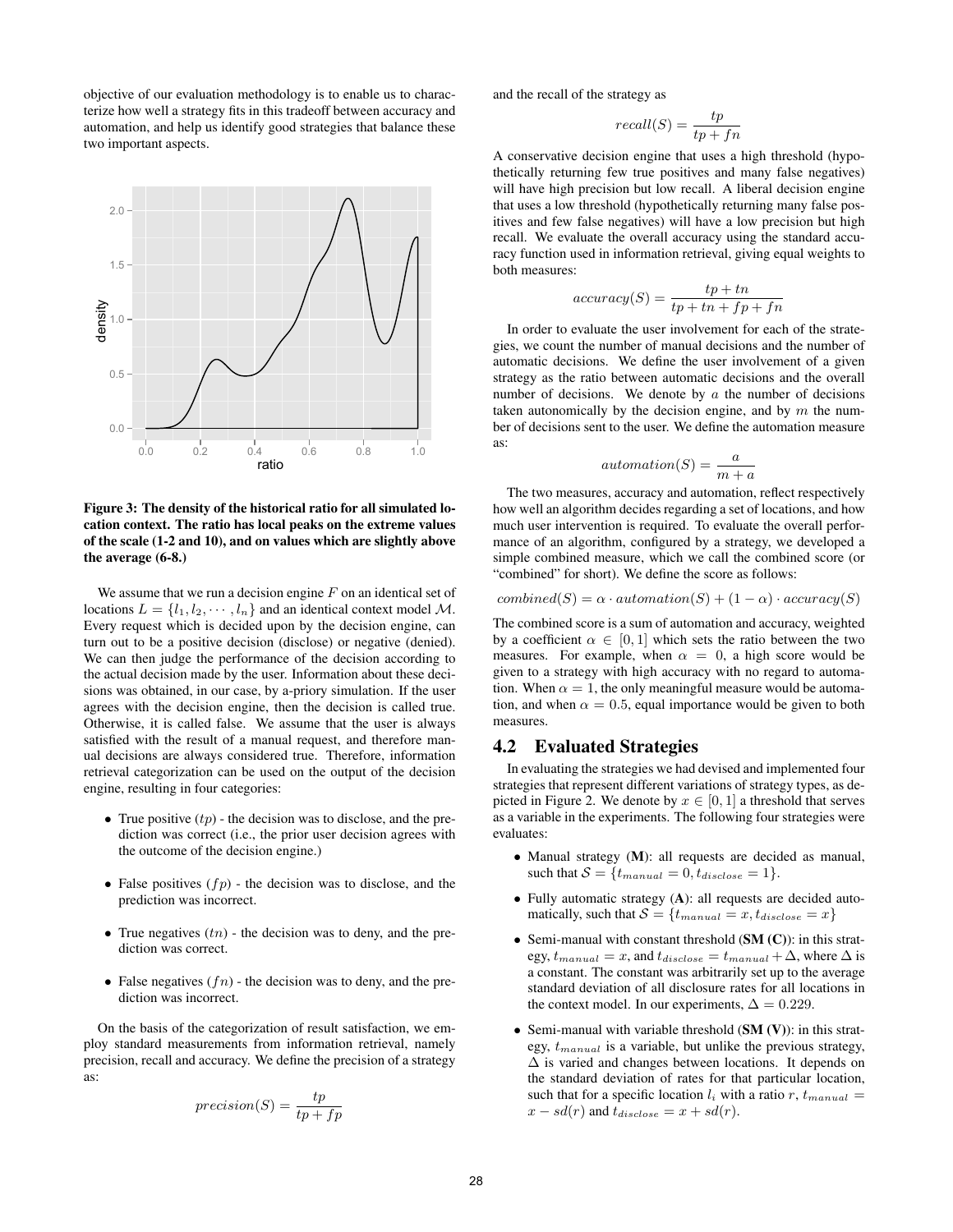The logic behind choosing these particular strategies is as follows. The automatic and manual strategies were designed to understand the boundaries of the automation/accuracy tradeoff. The two strategies represent the baseline for comparison for both of the tradeoff extremes. The two semi-manual approaches were designed to search for a balance between accuracy and automation using different approaches for decision making.

## 4.3 Experimental Setup

The context model used in the evaluation is based on a data set of the GPS coordinates of 21 different users, provided by Microsoft Research [6]. The locations were recorded through a period of 2 months by a GPS device that sampled the location every 5 seconds. Overall, there were 3,082,900 location observations. On top of these locations, we had simulated disclosure ratios for a sample of the locations. The simulated disclosure ratio followed the properties reported in [16], which report relations between the history of place visitation (by the user and by all users) to the likelihood of sharing the location. In assigning sharing ratios for these locations, we boosted the ratio according to the empirical model, giving the number of times the user visited the location and the entropy of the location (a measure for the diversity of the location.) The average values of disclosure ratios are displayed in Figure 3. The mean ratio is 0.711 and the standard deviation is 0.22. Extreme points have local peaks, as some locations are almost never shared (and therefore the ratio for these location is 0) and other points are shared by several users.

When running the experiment, we had evaluated each location in the data set using each of the strategies. The decision for each of the locations was saved and compared against the original simulated decision of the user. The decision was then analyzed according to the methodology listed above.

## 5. RESULTS

The four strategies differ significantly with respect to their accuracy and automation. The following table summarize the accuracy and automation of the strategies. Values are means and values in parenthesis is the standard deviation.

| <b>Strategy Performance</b> |              |              |
|-----------------------------|--------------|--------------|
| Strategy                    | Accuracy     | Automation   |
| А                           | 0.594(0.075) | 1(0)         |
| М                           | 1(0)         | 0(0)         |
| SM(C)                       | 0.685(0.06)  | 0.819(0.131) |
| SM(V)                       | 0.64(0.052)  | 0.919(0.089) |

The difference between the strategies, when it comes to automation and accuracy, is significant. Results were obtained In a twosample independent t-tests with unequal variances, with  $p < 0.001$ for every strategy pair. The test details for the comparison of accuracy between the two semi-manual strategies are:  $t = 3.3219$ , df = 73.834 and the 95% confidence interval are 0.0179 and 0.0716.

Our second set of results, presented in Figure 4, investigates the accuracy of each of the different strategies, for different threshold  $t_{manual}$  values. As we assume that all manual decisions are correct (true positives and true negatives), it is not surprising that the manual strategy (M) has perfect accuracy. The fully automatic strategy (A) is producing reasonable results, when framed as an information retrieval problem and compared to similar problems. It exhibits a with maximal accuracy of 0.652, with precision of 0.714 and recall of 0.685. However, the automatic strategy is outperformed by the two semi-automatic approaches, as they are asking the user to manually intervene on some of the location contexts.

For the semi-manual approaches, the best accuracy is achieved with a threshold of 0.7, for both semi-manual approaches. At those

points, the semi-manual with constant threshold, provides an accuracy of 0.74 with precision of 0.88 and recall of 0.722 and the semi-manual with variable threshold provides an accuracy of 0.7 with precision of 0.79 and recall of 0.7. This boost in accuracy can be explained by turning the decision to manual intervention, which results in true positives and true negatives, thus increasing both the recall and precision of the strategy. Furthermore, as the decision algorithm outputs location contexts with medium grades as manual results, they receive a boots exactly where automatic algorithms will risk outputting a decision that will be either false positive or false negative.

While manual and semi-manual approaches are outperforming automatic approaches, they have a cost in decreased level of automation. Figure 5 presents the levels of automation for each of the strategies. Naturally, the fully manual approach has no automation. On the other hand, the fully automatic strategy has maximal automation regardless of the threshold. The semi-manual strategies exhibit variable levels of automation, based on the threshold, as the decisions that result in manual intervention (and therefore decrease automation) are based on the threshold. The highest levels of automation are perceived in either a very low threshold (where most requests are denied) or a very high threshold (where most requests are allowed.) The lowest levels of automation and the highest levels of accuracy for the same threshold levels (0.675 0.825). At those points the constant strategy delegates 4 our of 10 requests to the user, and the variable approach delegates 2 out of 10 requests. This phenomena has several reasons. First, in these ratio values, there is a lot of variability, as can be seen in Figure 3. Second, the variability increases the chances that a location will be sent to manual rather than being denied. In result, the efficiency of the strategy increases, on the expense of its automation.

We now consider how the strategies differ with respect to the tradeoff between automation and accuracy. Figure 6 shows the combined score for all four strategies, with a variable threshold and five sub-diagrams according to a variable  $\alpha$  value. The combined score is configured by the  $\alpha$  coefficient, where  $\alpha = 1$  gives all the weight on accuracy and  $\alpha = 0$  gives all weight to automation. The sub-diagrams in Figure 6 are ordered from left to right according to the  $\alpha$  values, ranging from giving full weight to automation (on the left) and full weight to accuracy (on the right). Here, we see a generalization of the results shown in Figures 4 and 5, expressing an accuracy-automation tradeoff. The manual strategy has constant accuracy, and therefore it is dependent only on the  $\alpha$  value, having the worst combined score when  $\alpha = 0$  and the best combined score when  $\alpha = 1$ . Similarly, the combined score of the automatic strategy is linearly decreasing as it is dependent on the proportion of accuracy in the overall score. The tradeoff is particularly telling when it comes to the semi-manual approaches. The semi-manual strategy with constant threshold trades automation with accuracy, and is less sensitive to the  $\alpha$  value than the automatic approach. The variable approach outperforms the constant strategy when automation plays a meaningful role in the combined score ( $\alpha$  < 0.7), as it is relatively less dependent on manual input to provide accuracy.

In analyzing Figure 6, the tradeoff between automation and accuracy is very clear. In delegating tough decisions for manual intervention, algorithms can increase their accuracy and outperform fully automatic strategies. When automation is factored into the combined score, reflecting the need to minimize user burden, the score of manual and semi-manual strategies are decreasing. Approaches such as the semi-manual approach with variable threshold, which are more selective in the contexts they decide as "manual", are more robust when the need to minimize user involvement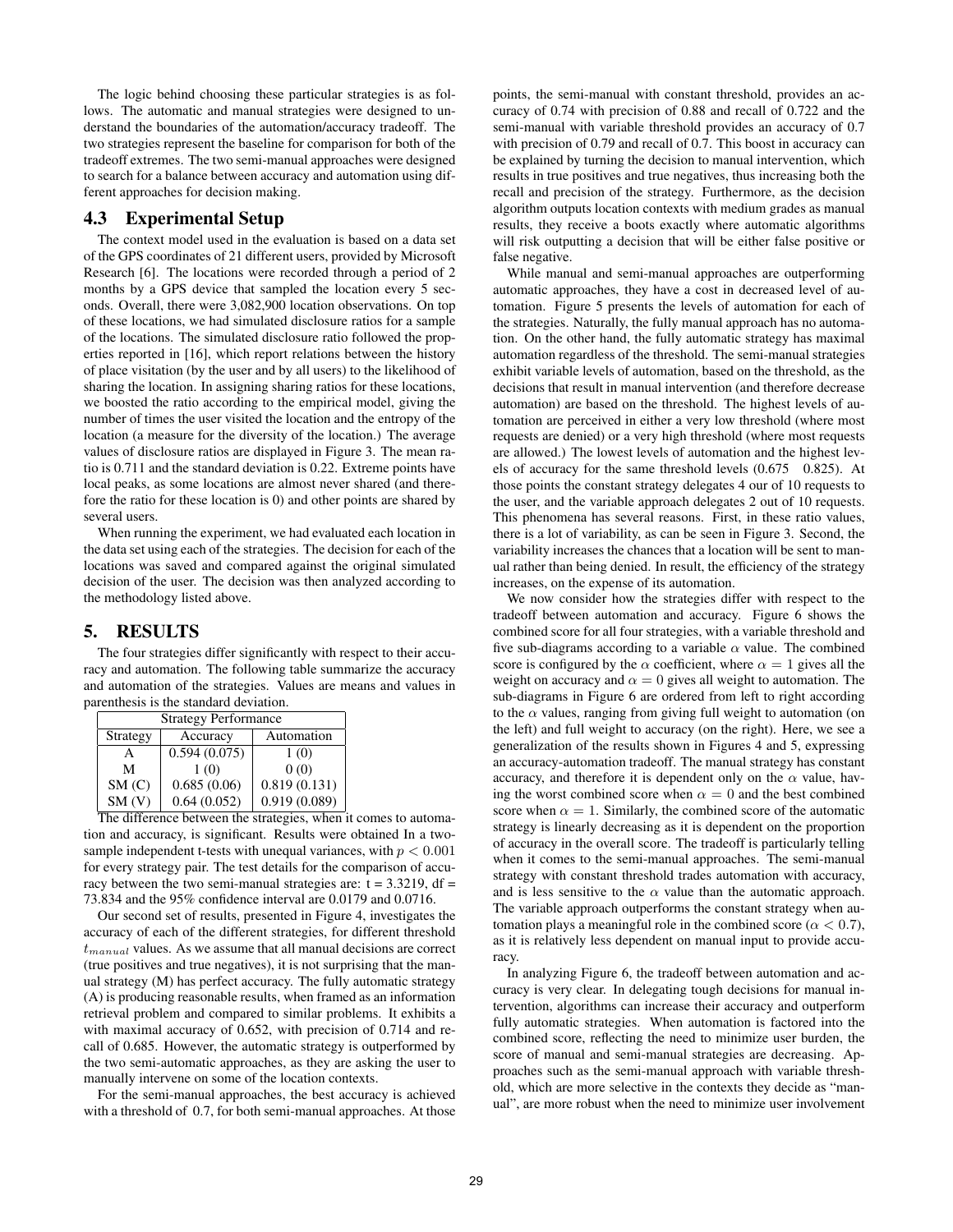



Figure 4: The accuracy versus a variable threshold value  $t_{manual}$ for each of the four strategies. Points represent data observations while curves shows moving average (with 95% confidence intervals.)

Figure 5: The automation versus the threshold value  $t_{manual}$  for each strategy. Points represent data observations while curves shows moving average (with 95% confidence intervals.) Note that the automatic strategy has constant automation level.



Figure 6: The combined score versus a variable threshold for each of the strategies, given according to 5  $\alpha$  values from 0 (on the left) to 1 (on the right). The combined score weights accuracy by  $\alpha$  and weights automation by  $1 - \alpha$ , such that: *combined* =  $\alpha \cdot$  automation +  $(1 - \alpha) \cdot$  accuracy. Therefore the combined score starts from a combination that expresses just automation (on the left) all the way to a combination that expresses just accuracy (on the right). In each of the five  $\alpha$  value settings, we show the combined score depending on a moving threshold.

is important.

# 6. DISCUSSION AND LIMITATIONS

In this section, we take an overview of our findings with respect to larger open issues the research community faces. Specifically, we examine three issues.

The first issue is managing the tradeoff between automation and accuracy in questions related to privacy. The research community and the media are well aware that one of the main problems in managing privacy is its substantial requests on the user's time and effort [4, 15, 5]. The Super-Ego framework manifests this tradeoff as part of its inherent mechanism, making it possible to configure the relations between automation and accuracy. The simple framework we propose for evaluation, presented in Section 4 can be used to systematically evaluate the tension between automation and accuracy in user studies and for different algorithms.

The second issue is better ways to personalize context disclosure policy according to the user's particular privacy profile. As the literature of privacy preferences repeatedly tell us, people have distinct privacy preferences that follow profiles such as those described by Alan Westin: privacy fundamentals, privacy pragmatists and unconcerned [12]. The model coefficients presented in Section 3.3 can be used to personalize the user experience for different categories of users. For example, by providing a less automated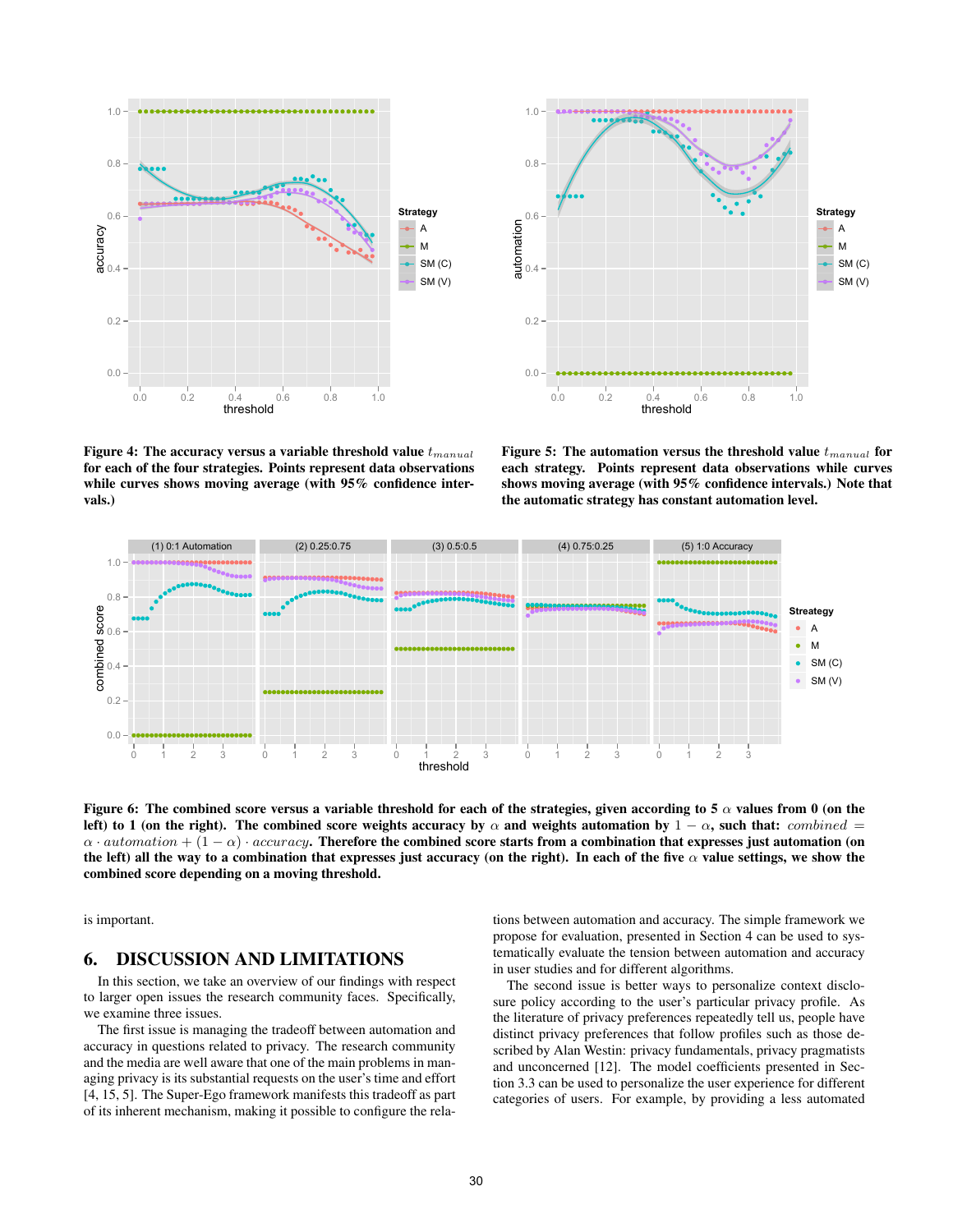strategy for users who are privacy fundamentals.

The third issue relates to using Super-Ego in solutions for managing context information using a combination of at-hoc decision strategies solutions and pre-defined rules. Several works have shown how pre-defined specifications of rules, conflict specifications and roles can effectively be employed in privacy-sensitive contextawareness [9, 4, 17, 7]. Combining rule-based decision models with at-hoc decision models, such as Super-Ego, can result in usable privacy management systems. In a combined approach, the user's known restrictions can be expressed directly using a rule-based interface. Unexpected situations, which are not well defined by rules, can be handled by Super-Ego, with its combination of automatic and manual decision processes.

The approach we present in this paper is limited in several ways. First, Super-Ego requires knowledge about location disclosure behavior from the general population. While wide-spread adoption of Super-Ego can eventually lead to create such a knowledge base, it is currently nonexistent. Moreover, in this paper we do not resolve potential privacy risks that stem from sharing historical location context disclosure decisions. The second limitation is the architecture of Super-Ego, which requires all context requests to go through a single filtering layer. This property can eventually limit the applicability of the approach. The third limitation is the equal weight we give to false positives and false negatives. In most scenarios the outcome of a wrongful disclosure of a private location can be considered more harmful than denying a mobile application of a location. Finally, we do not take into account in the decision process the different applications that request the information, and the different uses the applications might use the location context for.

## 7. CONCLUSIONS

In this paper, we present a method for preserving privacy in context-aware systems using at-hoc decision making. We had implemented and evaluated our approach for a particular type of context: locations sensed by the mobile device. We present an architecture in which a filtering layer, called Super-Ego, is placed between the mobile platform's operating system and mobile applications that require the user's context information. As mitigating the task of deciding about the the release of every location to the user will compromise the usability of the framework, we develop and evaluate a model for decision strategies that combine automated methods and manual intervention.

The evaluation of Super-Ego is based on simulated data sharing preferences, generated on the basis on actual location data gathered from by Microsoft Research of 21 users tracked for 2 months. The empirical evaluation portrayed the tradeoff between accuracy and automation with respect to different decision strategies, including manual, automatic, and various semi-manual approaches. While a fully automated approach delivers reasonable results (precision of 0.7 with recall of 0.8), they are less accurate than manual and semi-manual approaches. Our results show that having the user interfere in even a small part of the location contexts boosts the accuracy of the decision process. While user intervention reduces the automation of a given strategy, it is possible to quantify and adapt the strategy to the desired amount of user involvement.

The findings in this paper open several possibilities for future work. One possibility involves exploring additional dimensions of automatic decision making, based on learning algorithms. Algorithms that use machine learning and advanced location data sets to provide better predictions for managing contexts, improving the precision and recall of current approaches.The second possibility is investigating the impact of accuracy models that provide different weights to positive and negative errors. For example, studying the difference between models that are less tolerant to releasing unwanted locations than to blocking legitimate locations.

# 8. REFERENCES

- [1] Android Developer Guide. Security and permissions. http://developer.android.com/guide/topics/security/security.html, June 2011.
- [2] D. Anthony, D. Kotz, and T. Henderson. Privacy in location-aware computing environments. *IEEE Pervasive Computing*, 6(4):64–72, 2007.
- [3] L. Barkhuus, B. Brown, M. Bell, S. Sherwood, M. Hall, and M. Chalmers. From awareness to repartee: sharing location within social groups. In *CHI '08*, pages 497–506, 2008.
- [4] M. Benisch, P. Kelley, N. Sadeh, and L. Cranor. Capturing location-privacy preferences: quantifying accuracy and user-burden tradeoffs. *Personal and Ubiquitous Computing*, pages 1–16, 2010.
- [5] N. Bilton. Price of facebook privacy? start clicking. New York Times Article, May 12 2010.
- [6] A. B. Brush, J. Krumm, and J. Scott. Exploring end user preferences for location obfuscation, location-based services, and the value of location. In *Proceedings of the 12th ACM international conference on Ubiquitous computing*, Ubicomp '10, pages 95–104, New York, NY, USA, 2010. ACM.
- [7] P. Costa, J. Almeida, L. Pires, and M. van Sinderen. Evaluation of a rule-based approach for context-aware services. In *Global Telecommunications Conference, 2008. IEEE GLOBECOM 2008. IEEE*, pages 1 –5, 30 2008-dec. 4 2008.
- [8] A. K. Dey, G. D. Abowd, and D. Salber. A conceptual framework and a toolkit for supporting the rapid prototyping of context-aware applicati. In *Human-Computer Interaction*, 2002.
- [9] C. Hesselman, H. Eertink, and M. Wibbels. Privacy-aware context discovery for next generation mobile services. In *Applications and the Internet Workshops, 2007. SAINT Workshops 2007. International Symposium on*, page 3, jan. 2007.
- [10] G. Iachello, I. Smith, S. Consolovo, G. Abowd, J. Hughes, J. Howard, F. Potter, J. Scott, T. Sohn, J. Hightower, and A. LaMarca. Control, deception, and communication: Evaluating the deployment of a location-enhanced messaging service. In *Ubicomp '05*, pages 213 – 231. Springer-Verlag, 2005.
- [11] A. Khalil and K. Connelly. Context-aware telephony: Privacy preferences and sharing patterns. In *CSCW '06*, 2006.